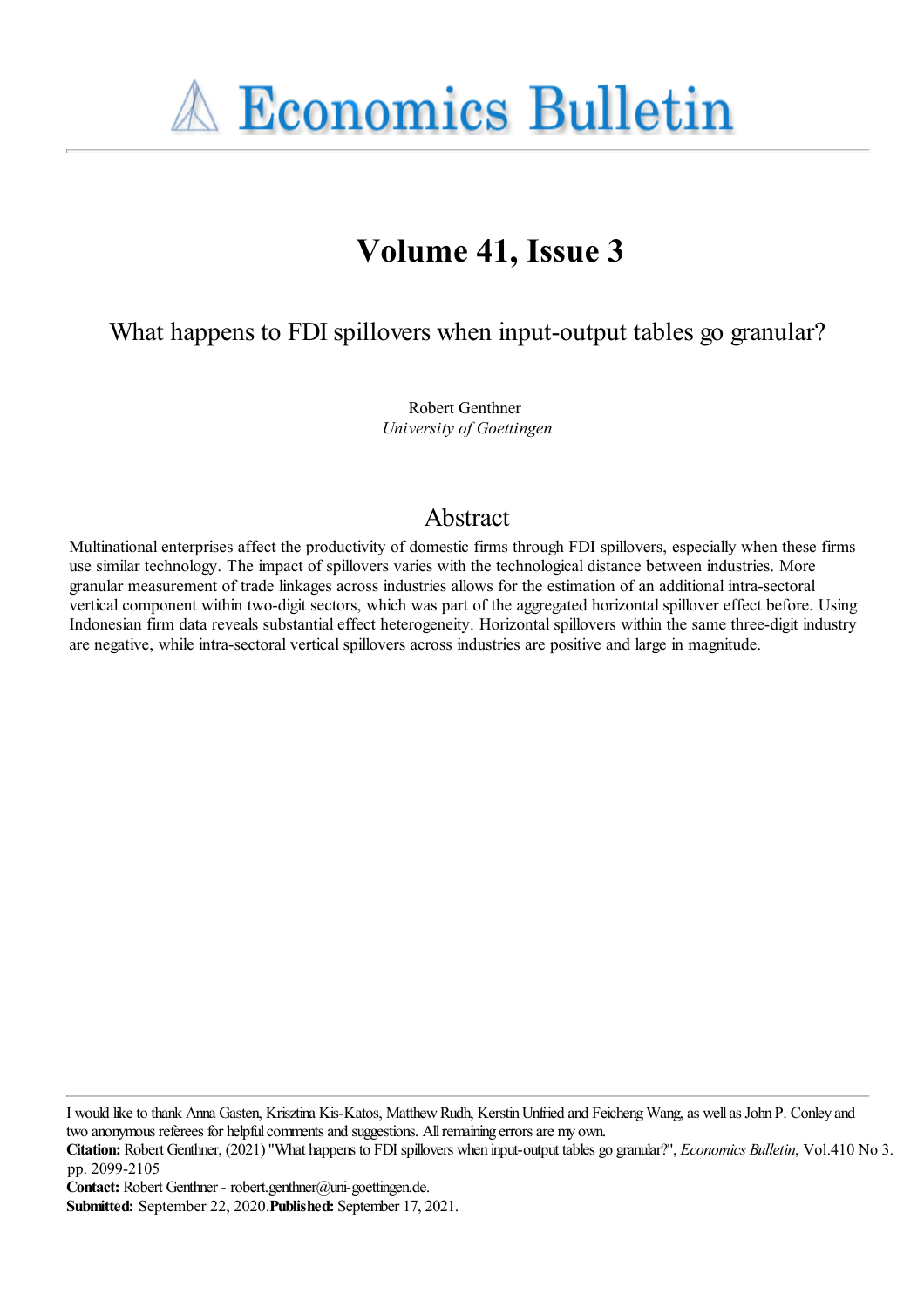#### 1. Introduction

Foreign direct investment (FDI) is an essential element in the expansion of international market coverage among multinational enterprises (MNEs). However, only the most productive firms decide to engage in FDI, while less productive companies still rely on exports or focus solely on the domestic market (Melitz 2003). The positive selection of the most successful enterprises also affects the target economy by importing advanced technologies and other entrepreneurial skills, which can in turn be adopted by domestic firms. In terms of productivity, the literature finds positive direct effects of FDI among manufacturing plants (Javorcik and Poelhekke 2017). Earlier studies have identified only insignificant horizontal spillovers on firms in the same sector (Javorcik 2004, Blalock and Gertler 2008), while more recent studies have found a negative impact (Lu et al. 2017). Looking for vertical spillovers across industries, there is evidence of a sizable positive influence of FDI on upstream industries (backward spillovers), whereas the impact on downstream industries (forward spillovers) is smaller in size and negative (Javorcik 2004, Davies et al.  $2016$ ).<sup>1</sup>

Industrial linkages are typically measured using input-output (IO) tables as a proxy for trade between sectors within a country (Javorcik 2004). For a long time, IO tables have been available only on the two-digit sector level, especially for developing countries.<sup>2</sup> However, such aggregated horizontal spillover measures do not distinguish between firms within the same two-digit sector and identify an average effect irrespective of the industrial distance. With increasing granularity of IO tables, it has become feasible to proxy for more complex value chain relationships. In this note, I show that using more disaggregated IO linkages reveals important heterogeneities, especially within aggregated horizontal spillover effects.

The magnitude of productivity spillover effects from technology adjustment are determined by two opposing mechanisms: the MNEs' willingness to share their technology with local firms and the domestic firms' cost of adapting new technology. First, firms in the same three-digit industry are more likely to be direct competitors and thus have a strong incentive to inhibit the diffusion of knowledge within their industry. More productive MNEs may even take away market share from domestic firms in the same industry, resulting in a negative competition effect. In contrast, firms are more willing to share technology with potential suppliers in other three-digit industries, thereby enabling domestic firms to improve their productivity. Second, a successful adoption of technology will be facilitated if domestic firms and MNEs operate in the same industry and are more likely to use similar production processes (Fons-Rosen et al. 2017).<sup>3</sup> This results in a stronger impact on firms within the same two-digit sector whereas the effect diminishes with rising costs of technological adaptation. These costs depend on a firm's relative po-

<sup>&</sup>lt;sup>1</sup>There is a parallel strand of the literature looking at spillovers from aggregate supply and demand shocks along the value chain from a macro perspective (cf., Acemoglu et al. 2015). These studies do not only consider first order effects (directly from upstream/downstream industries) but also higher order effects which manifest through aggregate reallocation and demand effects. As first order effects generally dominate the higher order effects, this note follows the micro-based literature and only considers first order vertical spillovers.

<sup>2</sup>See for instance the world input-output tables (WIOD) (Timmer et al. 2015).

<sup>3</sup>Fons-Rosen et al. (2017) use global firm data from Orbis and construct a novel measure of "technology closeness" based on US patent data to account for effect heterogeneity in vertical spillovers. Since data quality in developing countries often does not allow for such a comprehensive analysis, my approach offers a similar and more feasible alternative.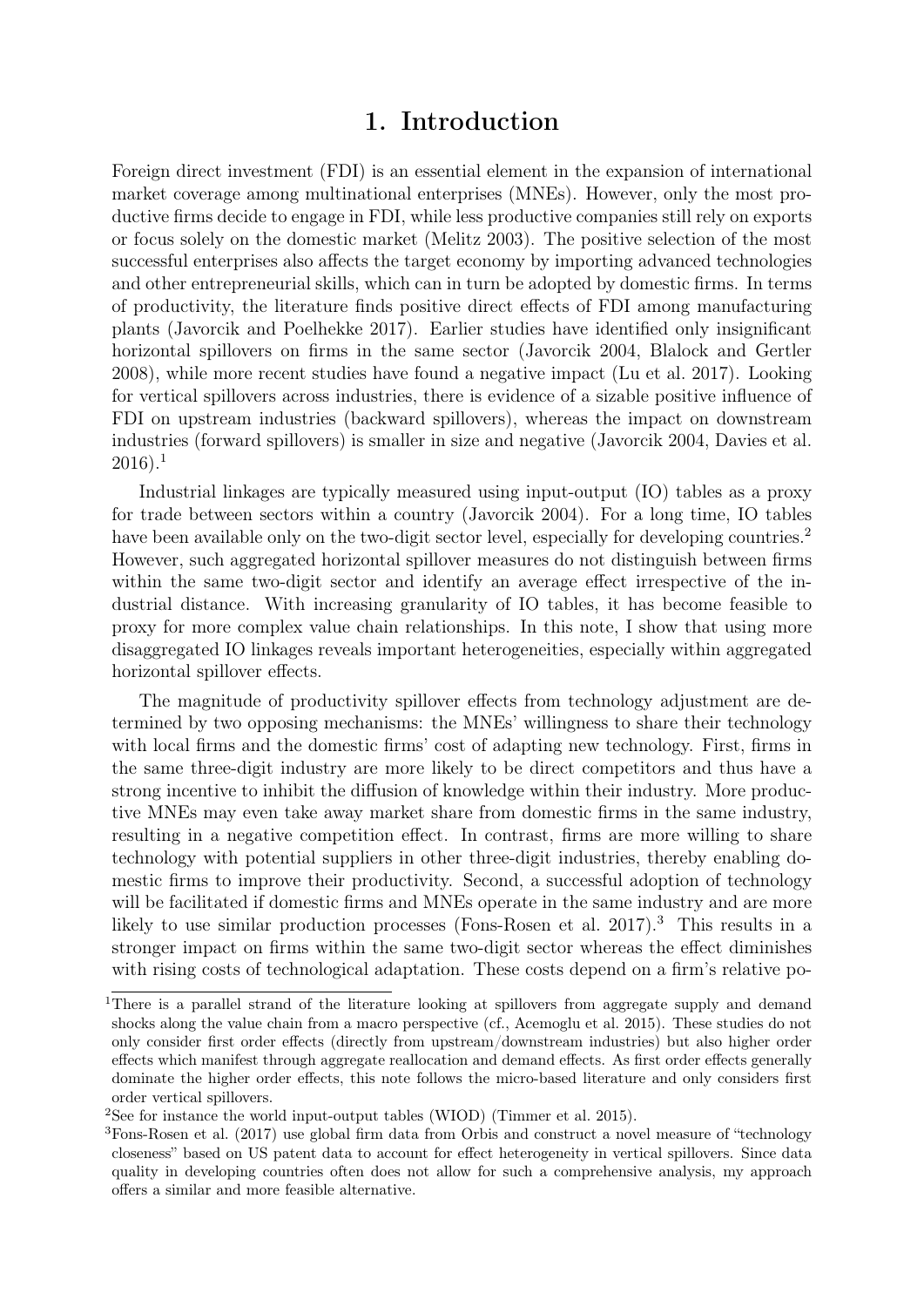sition in the value chain and, thus, are different from the concept of absorptive capacity, which refers to the overall ability to innovate.

Splitting vertical spillovers into groups depending on technological distance will account for potential heterogeneities of cross-industry linkages. Testing this decomposition with Indonesian firm level data shows that horizontal spillovers within the same industry exhibit the expected negative sign, while spillovers across two-digit sectors turn positive (negative) for backward (forward) linkages. At the same time, backward and forward spillovers across industries within the same two-digit sector are positive and large in magnitude. This supports both more technology sharing among firms which are not in direct competition with one another, and lower adaptation costs for firms with close industrial ties to the MNE. Studies based on aggregated IO tables (like WIOD) mask this heterogeneity and capture intra-sectoral vertical linkages in the aggregated horizontal variable.

#### 2. Measuring spillovers

Horizontal spillovers are captured by constructing a measure of FDI presence in an industry k in year t (cf. Javorcik 2004). They are defined as the share of foreign capital within an industry weighted by each firm i's initial sales  $(Horizontal_{kt} = \sum_{i \in k} FDI_{it} \times$  $Sales_{i0} / \sum_{i \in k} Sales_{i0}$ . All variation within the spillover variables stems from changes in FDI over time. Vertical FDI spillovers are defined based on the horizontal spillover variable, but use IO tables to account for each sector's input purchases from and output sales to other sectors.<sup>4</sup> FDI spillovers from MNEs in downstream industries  $v$  to their domestic suppliers k are  $Backward_{kt} = \sum_{v \neq k} \alpha_{kv} \times Horizontal_{vt}$ , where  $\alpha_{kv}$  is the proportion of industry  $k$ 's output supplied to industry  $v$ . Similarly, FDI spillovers from MNEs in upstream industries  $w$  to their domestic customer industries  $k$  are defined as Forward<sub>kt</sub> =  $\sum_{w \neq k} \sigma_{wk} \times Horizontal_{wt}$ , where  $\sigma_{wk}$  is the proportion of industry k's intermediate inputs purchased from industry  $w$ .

Earlier literature used IO tables on the two-digit sector level (cf., Javorcik 2004), while more recent studies exploited the increasing granularity of IO tables (cf., Davies et al. 2016). This note distinguishes between 175 domestic industries (comparable to the threedigit industry level), allowing for a new potential layer of heterogeneous spillovers. Figure 1 illustrates that switching from two-digit to three-digit IO tables splits up the aggregated horizontal spillover variable into three components. The first component captures linkages within three-digit industry  $k^*$  and forms a new horizontal spillover variable. The second component includes backward linkages from industry  $k^*$  to industry  $k^b$  within the same two-digit sector and is referred to as intra-sectoral backward spillover. Likewise, the third component comprises intra-sectoral forward linkages to industry  $k^f$ . For example, manufacture of cement (26411) is in the same three-digit industry like manufacture of lime  $(26412)$  and linkages between both will be captured by the horizontal variable.<sup>5</sup> At the same time, manufacture of clay bricks (26322) is still in the same two-digit sector but any spillover will be measured by the intra-sectoral vertical spillover variables. Finally, vertical spillovers across two-digit sectors (e.g., between manufacture of natural fertilizer (24121) and manufacture of wheat flour (15321)) remain identical to the two-digit methodology

<sup>4</sup>See the left side of figure 1 for visualization.

<sup>&</sup>lt;sup>5</sup>Product codes refer to KBLI (Klasifikasi Baku Lapangan Usaha) sector classification as published by BPS (Indonesian Statistical Office, Badan Pusat Statistik).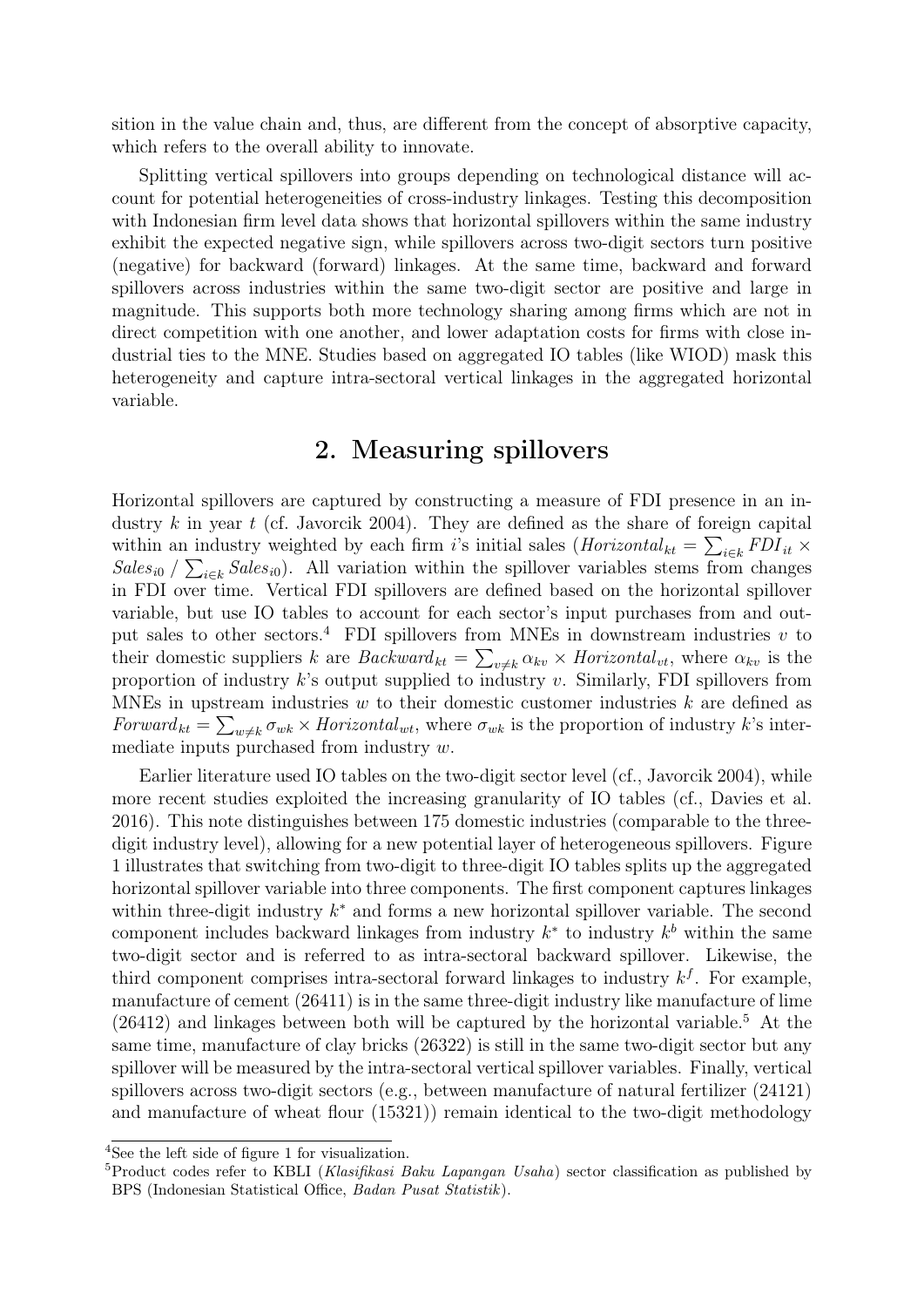

Figure 1: Spillover effects using different aggregation levels of IO tables

Note: The figure depicts supply chain relationships relative to sector k or industry  $k^*$ . Sector  $v(w)$  is a representative upstream supplier (downstream consumer) of k. Industry  $k^b$  ( $k^f$ ) is an upstream (downstream) industry of industry  $k^*$  within the same two-digit sector k.

and will be referred to as inter-sectoral backward or forward linkages in the following.

Using this method of decomposition allows us to explore an additional layer of heterogeneous spillover effects. Two firms within the same three-digit industry may be competitors, trying to prevent technology transfers while potentially even stealing market shares from each other. This will yield an insignificant or even negative productivity spillover effect. For firms operating in distinct industries with larger technological distance, competition becomes less relevant and MNEs have the incentive to share their technology with domestic suppliers to improve the quality of their locally produced intermediate inputs. In this case, technology sharing outweighs the competition effect. Similarly, local downstream firms may benefit from a higher quality of intermediate inputs which are produced and sold to them by MNEs.

However, technology transfers across two-digit sectors may be more difficult since the adoption of new procedures requires certain overlapping in terms of the production process (Fons-Rosen et al. 2017). Such knowledge transfers may be easier between two firms within the same two-digit sector. The costs of adapting new technology increase with industrial distance since the production technology differs more. This mechanism counteracts the positive effect from reduced competition between both firms.

Positive horizontal spillovers within the same three-digit industry underline the importance of low adaptation costs, whereas positive inter-sectoral vertical spillovers (across two-digit sectors) suggest that technology sharing outweighs difficulties of adaptation. Positive intra-sectoral vertical spillovers are in line with both effects since technology adaptation is still feasible at a relatively low cost and MNEs are more willing to share technology along their value chain.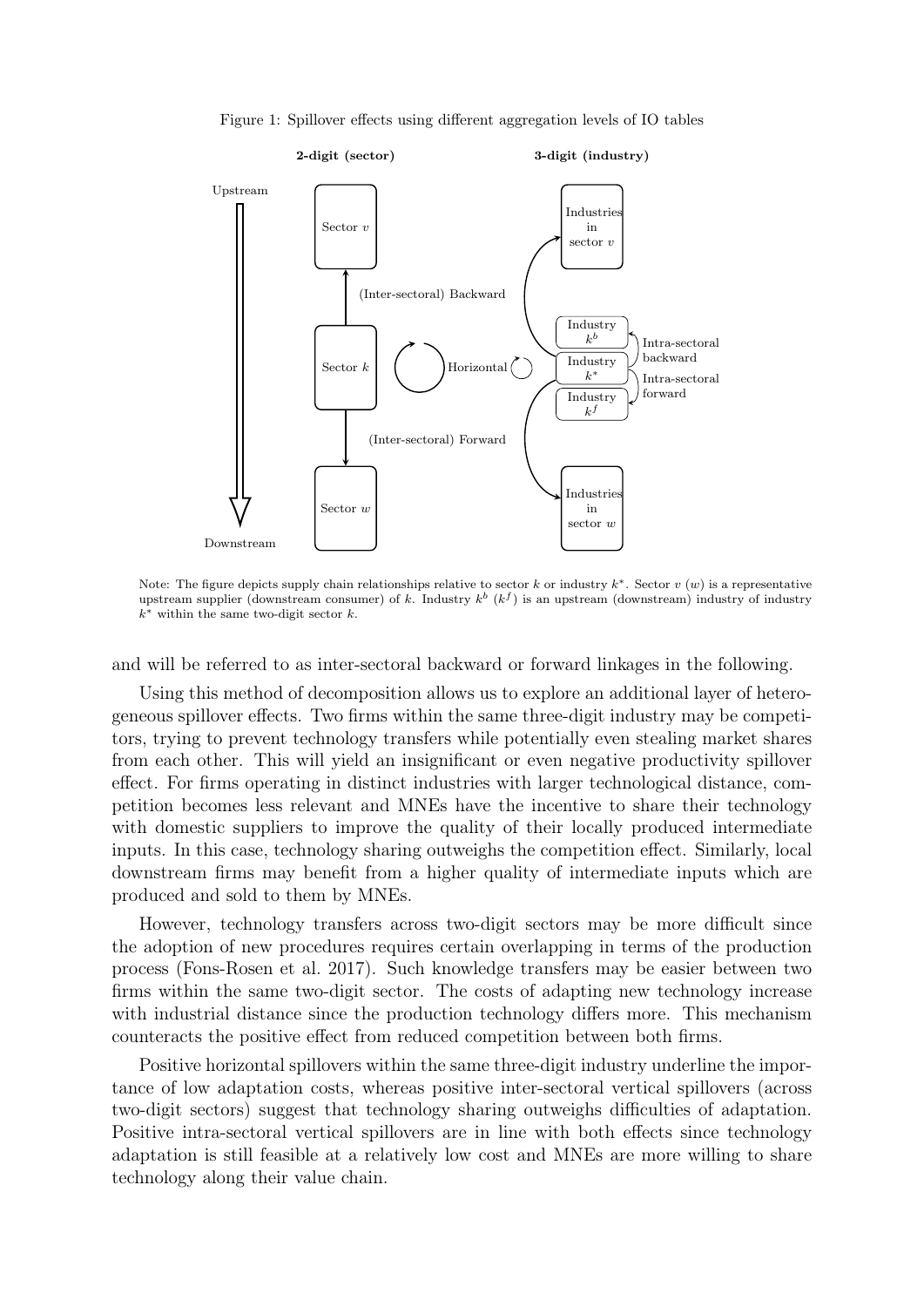#### 3. Results

Using a panel of medium-sized and large Indonesian manufacturing firms over the period 2000-2015, the empirical specification estimates the effect of FDI and its spillovers on firm productivity in first differences:

$$
\Delta ln(TFP)_{it} = \beta_1 \times \Delta FDI_{it} + \beta_2 \times \Delta Horizontal_{kt} + \beta_3 \times \Delta Intra\text{-}sectionl \ vertical_{kt} + \beta_4 \times \Delta(Inter\text{-}sectionl) \ vertical_{kt} + \Delta \mathbf{X}_{it}'\beta_5 + \gamma_{rt} + \psi_s + \varepsilon_{it}.
$$

(1)

To account for simultaneity bias from a firm's endogenous input choice, I apply an approach suggested by Wooldridge (2009). Total factor productivity (TFP) is separately estimated for each three-digit industry, which allows for varying importance of input factors.<sup>6</sup>  $\Delta ln(TFP)_{it}$  then is the growth rate of productivity of firm i in year t. Horizontal<sub>kt</sub> and Intra-sectoral vertical<sub>kt</sub> are spillover effects in year t within the same two-digit sector. Those may work either horizontally within the same three-digit industry  $k$ , or vertically (backward and forward) along the value chain. *(Inter-sectoral) vertical*  $_{k}$  are vertical spillovers across two-digit sectors.  $\boldsymbol{X}_{it}$  are additional time-variant controls (firm age and an indicator for state-owned enterprises).  $\gamma_{rt}$  and  $\psi_s$  are island-year and two-digit sector fixed effects. Column 1 of table I replicates findings from previous studies by using vertical spillover variables based on two-digit IO coefficients in 2005 taken from the world input-output database (WIOD) (Timmer et al. 2015). The remaining columns use more granular IO coefficients from the Indonesian statistical office (BPS). Column 2 still aggregates cross-industrial linkages to the sector level for comparison with the WIOD-based estimates, while column 3 splits the horizontal spillover variable into within and across three-digit industry effects to account for heterogeneity.

There is no evidence of a direct effect of FDI on firm productivity across all specifications, and the horizontal spillover estimates in columns 1 and 2 show a positive sign. The latter effect is in contrast with studies finding an insignificant or even negative coefficient (Lu et al. 2017). Narrowing the scope of horizontal spillovers to the same three-digit industry in columns 3 reverses the sign of the coefficient, which is in line with the hypothesis that MNEs disproportionately inhibit knowledge transfers to their direct competitors. At the same time, intra-sectoral vertical spillovers are positive and highly significant in column 3. This can be explained by an increase in technology sharing by MNEs and relatively low costs of technology adaptation. The stronger intra-sectoral backward effect suggests that the spillover is slightly more beneficial for domestic suppliers. This is in line with the dominant backward FDI spillover often found in the literature (cf., Fons-Rosen et al. 2017). However, downstream firms also experience productivity gains as they learn from high quality inputs supplied by MNEs which are still within close industrial distance.

Inter-sectoral backward spillovers exhibit the well-known significantly positive impact on firm productivity, irrespective of the level of aggregation (cf. Davies et al. 2016). Column 3 further shows that the inter-sectoral backward estimate is significantly smaller in magnitude compared to its intra-sectoral counterpart. This highlights that knowledge

<sup>&</sup>lt;sup>6</sup>See Genthner and Kis-Katos (2019) for a detailed description of the data cleaning process and variable generation.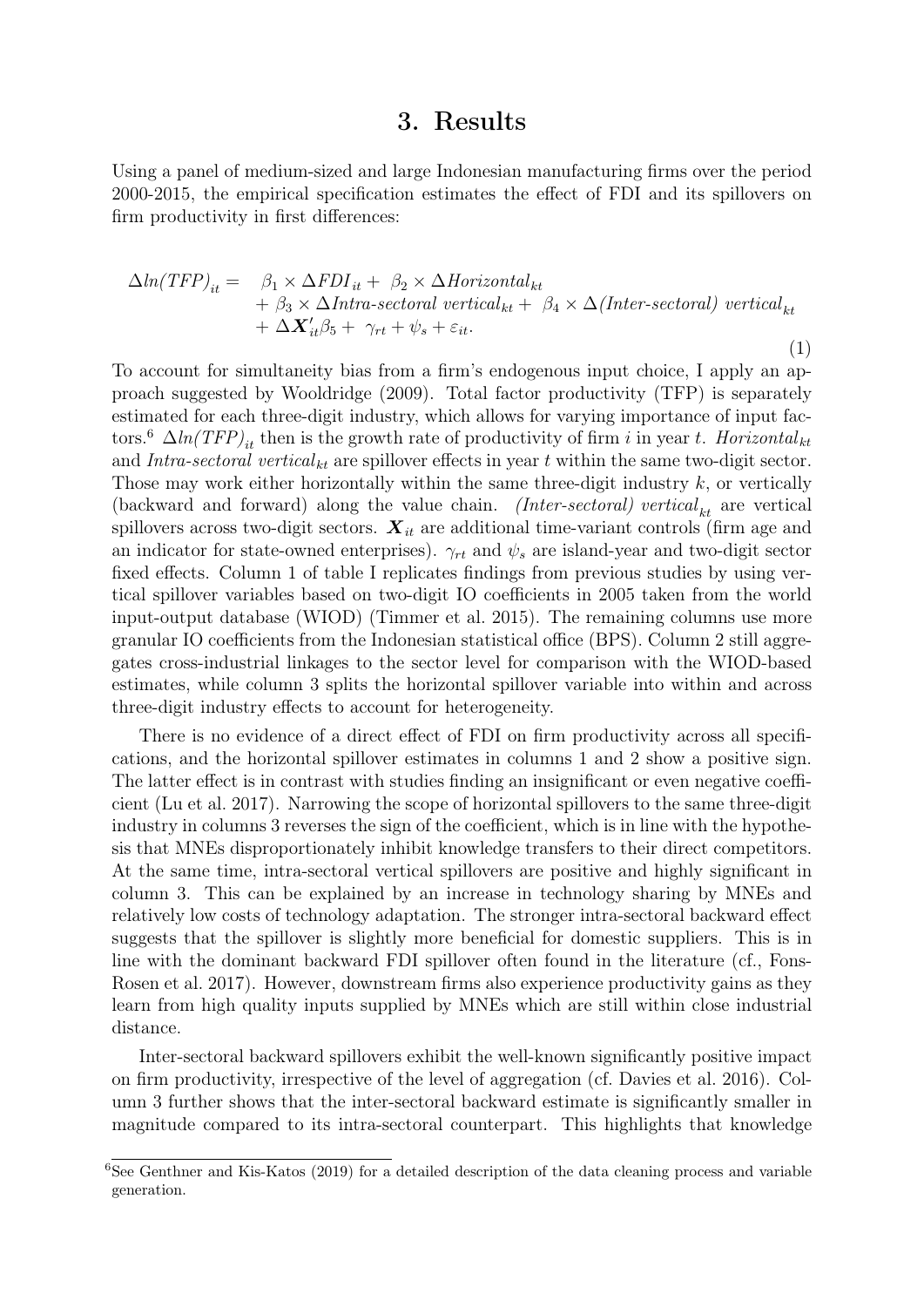| Dependent variable: $\Delta \ln(\text{TFP})$ | WIOD       | <b>BPS</b>  |             |
|----------------------------------------------|------------|-------------|-------------|
|                                              | (1)        | (2)         | (3)         |
| $\Delta$ Foreign capital share               | $-0.015$   | $-0.014$    | $-0.016$    |
|                                              | (0.028)    | (0.028)     | (0.028)     |
| $\Delta$ Horizontal                          | $0.247***$ | $0.218***$  | $-0.088***$ |
|                                              | (0.048)    | (0.049)     | (0.022)     |
| $\Delta$ Intra-sectoral backward             |            |             | $1.670***$  |
|                                              |            |             | (0.065)     |
| $\Delta$ Intra-sectoral forward              |            |             | $1.176***$  |
|                                              |            |             | (0.101)     |
| $\Delta$ (Inter-sectoral) Backward           | $0.723***$ | $0.756***$  | $1.314***$  |
|                                              | (0.100)    | (0.114)     | (0.124)     |
| $\Delta$ (Inter-sectoral) Forward            | 0.151      | $-0.348***$ | $-0.140*$   |
|                                              | (0.106)    | (0.072)     | (0.073)     |
| Basic controls                               | Yes        | Yes         | Yes         |
| Island-year FE                               | Yes        | Yes         | Yes         |
| Sector FE                                    | Yes        | <b>Yes</b>  | Yes         |
| Level of aggregation                         | $2$ -digit | $2$ -digit  | 3-digit     |
|                                              |            |             |             |
| Observations                                 | 172,149    | 172,149     | 172,149     |
| Firms                                        | 25,535     | 25,535      | 25,535      |
| R-squared                                    | 0.016      | 0.016       | 0.032       |

Table I: FDI spillover effects on total factor productivity

Note: The dependent variable is change in ln(total factor productivity) as estimated by Wooldridge (2009). Column 1 uses spillovers based on two-digit IO coefficients from WIOD while columns 2 and 3 use spillovers based on threedigit IO coefficients from BPS. Basic controls include categories of firm age and a public enterprise indicator. Robust standard errors are clustered on firm level and reported in parentheses. Significance at or below 1 percent (\*\*\*), 5 percent  $(**)$  and 10 percent  $(*).$ 

transfer across sectors entails higher cost relative to transfers within the same sector. Finally, inter-sectoral forward FDI spillovers are insignificant when using WIOD-based coefficients, and turn negative in columns 2 and 3. Downstream domestic firms with larger industrial distance to the MNE are not able to realize productivity gains by using its advanced intermediate inputs because of higher adoption costs.<sup>7</sup> Contrary to the backward spillover, the MNE has no incentive to help its customer firms with the technology adoption process (by reducing adoption costs), but may rather prefer to produce the downstream product in-house.

#### 4. Conclusion

More granular IO tables allow for a more nuanced estimation of FDI spillovers effects on productivity. This note decomposes aggregated horizontal spillovers into a more narrowly defined horizontal component within three-digit industries and two further intra-sectoral vertical elements. The decomposition reveals an important layer of heterogeneous indirect effects of FDI: while three-digit horizontal spillovers are negative and small, intra-sectoral spillovers are positive and large in magnitude. A potential explanation for this is the

<sup>7</sup>Upstream MNEs may even have market power which allows them to charge higher prices, thereby increasing costs for domestic customer firms and lowering their productivity.